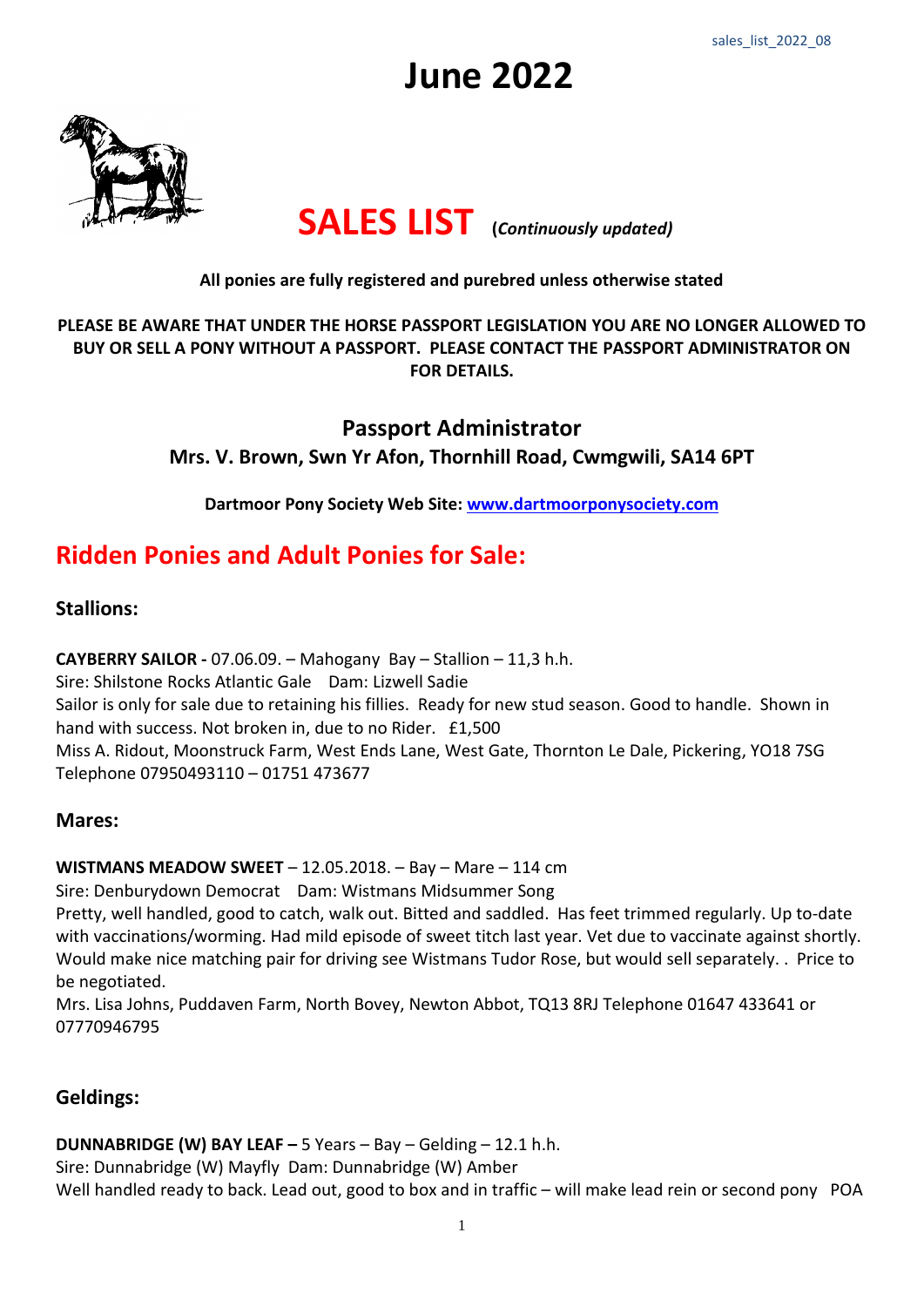Mrs. Justine Colton, Tor Royal Farm, Princetown, Yelverton, Devon. Telephone: 01822 290189 - 07892910666

**DUNNABRIDGE (W) HERON –** 5 Years – Bay – Gelding – 12 h.h.

Sire: Peps Caleb Dam: Langworthy Robin Ready to back – very friendly – Good with traffic and dogs – happy in company or alone. Will make excellent lead or first ridden. POA Mrs. Justine Colton, Tor Royal Farm, Princetown, Yelverton, Devon. Telephone: 01822 290189 - 07892910666

## **YOUNGSTOCK**

**Youngstock** for sale including 2 year old colt and yearling geldings by Merribridge Handsome Lad (now standing in Germany) plus colt/filly foals.

Mrs. W. Watson, Middle Merripit Farm, Postbridge, Devon, PL20 6SZ Telephone: 01822 880215 e-mail: wendy@merribridge.plus.co

**DUNMERE PEACHES AND CREAM –** born May 2020 – Brown - Filly

Sire : Weston Firecracker Dam: Cayberry Sugar Plum.

Peaches is well handled, leading in and out to the field every day, she ties up and is groomed. She has been well done this winter, corn fed and is well grown. Wormed/anti tetanus to date. Lovely prospect for youngstock classes and will go on to make a super L/R, F/R or with her lovely breeding a valuable brood mare in the future. (full sister to Ch. Stallion) Please ring for a chat - Mrs. Jo Green 07979714563

**MILLWILLOW STRAWBERRY MOON** – 1 year – Chestnut – Gelding – to make 12.1 h.h.

Sire: Seves What Time Do You Call This Dam: Cayberry Peony Quiet well educated boy. Will make up to height. Good all round family pony. Loads, leads. Up to date with vaccines etc. Best of homes wanted. £450 Louise Johnson, Mill House, Much Hoole, Present PR4 4TE Telephone: 07825 838545

**PRICKLEGATE CINNAMON -** 2 years – Chestnut – Gelding – to make 122 cm

Sire: Shilstone Rocks North Country Man Dam: Pricklegate Maggie May Home bred potential M/M, SHP, well grown and very smart and eye catching, rhythmical paces and super temperament. Very well handled.

Mrs. Jane Harries, Cwmdwfn Uchaf, Bronwydd, Carmarthen Telephone: 01267 253327 07745952079

#### **WISTMANS TUDOR ROSE** – 15.05.2019. – Bay – Mare 112cm

Sire: Denburydown Democrat Dam: Wistmans Morning Glory

Tudor Rose has the same attributes as her half sister, Meadow Sweet (see Mares) Fully up to date with vaccinations/worming. Sweet itch. Vet due to vaccinate against shortly. Would make nice matching pair for driving see Wistmans Meadow Sweet. Ideally to be sold together but would sell separately. Price to be negotiated.

Mrs. Lisa Johns, Puddaven Farm, North Bovey, Newton Abbot, TQ13 8RJ Telephone 01647 433641 or 07770946795

\_\_\_\_\_\_\_\_\_\_\_\_\_\_\_\_\_\_\_\_\_\_\_\_\_\_\_\_\_\_\_\_\_\_\_\_\_\_\_\_\_\_\_\_\_\_\_\_\_\_\_\_\_\_\_\_\_\_\_\_\_\_\_\_\_\_\_\_\_\_\_\_\_\_\_\_\_\_\_\_\_\_\_\_\_

## **PART BRED**